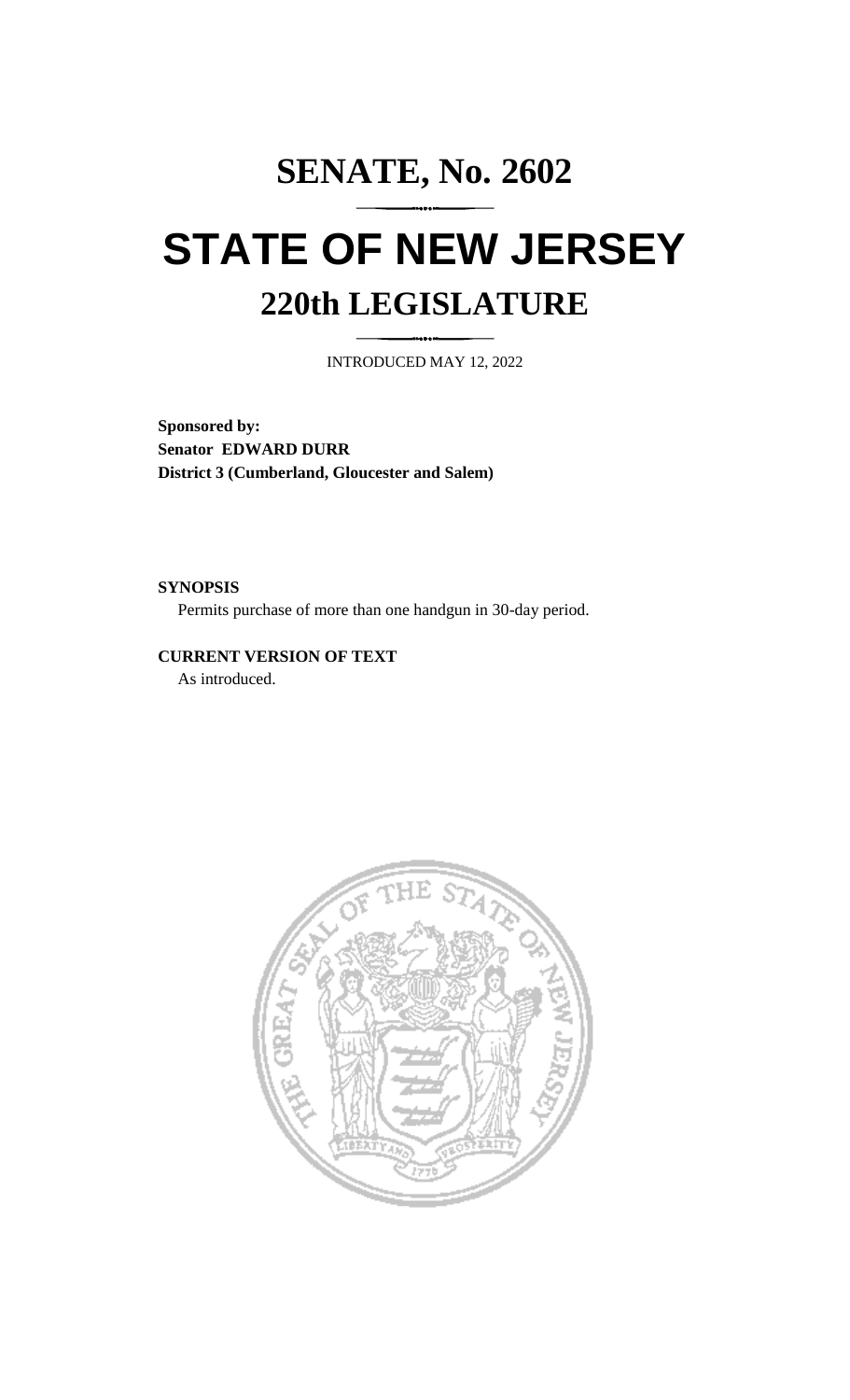**AN ACT** concerning handgun sales and purchases, amending N.J.S.2C:58-2, N.J.S.2C:58-3, and N.J.S.2C:39-10 and repealing section 4 of P.L.2009, c.186.

 **BE IT ENACTED** *by the Senate and General Assembly of the State of New Jersey:*

8 1. N.J.S.2C:58-2 is amended to read as follows:

 2C:58-2. a. Licensing of retail dealers and their employees. No retail dealer of firearms nor any employee of a retail dealer shall sell or expose for sale, or possess with the intent of selling, any firearm unless licensed to do so as hereinafter provided. The superintendent shall prescribe standards and qualifications for retail dealers of firearms and their employees for the protection of the public safety, health and welfare.

 Applications shall be made in the form prescribed by the superintendent, accompanied by a fee of \$50 payable to the superintendent, and shall be made to a judge of the Superior Court in the county where the applicant maintains his place of business. The judge shall grant a license to an applicant if he finds that the applicant meets the standards and qualifications established by the superintendent and that the applicant can be permitted to engage in business as a retail dealer of firearms or employee thereof without any danger to the public safety, health and welfare. Each license shall be valid for a period of three years from the date of issuance, and shall authorize the holder to sell firearms at retail in a specified municipality.

 In addition, every retail dealer shall pay a fee of \$5 for each employee actively engaged in the sale or purchase of firearms. The superintendent shall issue a license for each employee for whom said fee has been paid, which license shall be valid for so long as the employee remains in the employ of said retail dealer.

 No license shall be granted to any retail dealer under the age of 21 years or to any employee of a retail dealer under the age of 18 or to any person who could not qualify to obtain a permit to purchase a handgun or a firearms purchaser identification card, or to any corporation, partnership or other business organization in which the actual or equitable controlling interest is held or possessed by such an ineligible person.

 All licenses shall be granted subject to the following conditions, for breach of any of which the license shall be subject to revocation on the application of any law enforcement officer and after notice and hearing by the issuing court:

 (1) The business shall be carried on only in the building or buildings designated in the license, provided that repairs may be made by the dealer or his employees outside of such premises.

**EXPLANATION – Matter enclosed in bold-faced brackets [thus] in the above bill is not enacted and is intended to be omitted in the law.**

**Matter underlined thus is new matter.**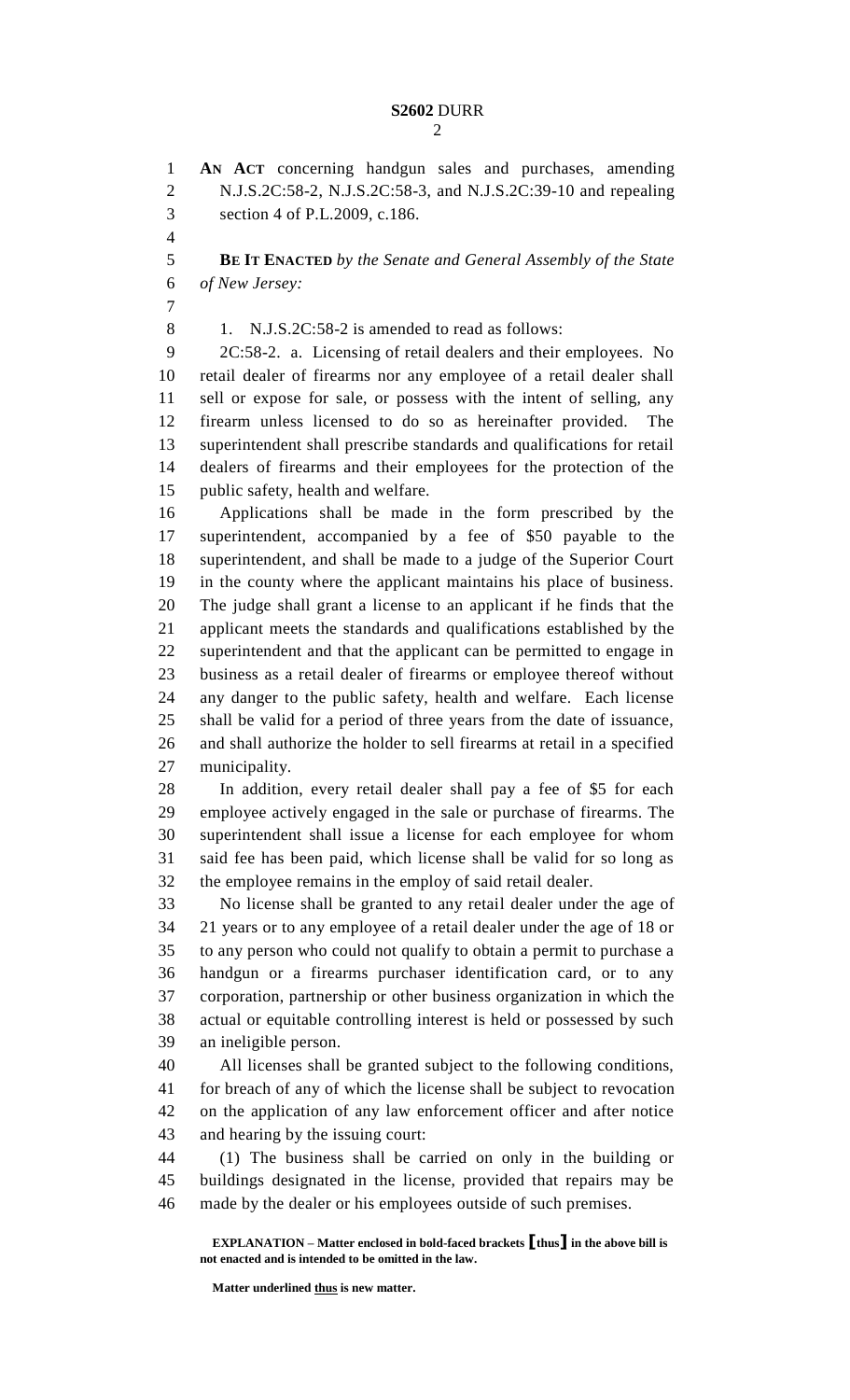(2) The license or a copy certified by the issuing authority shall be displayed at all times in a conspicuous place on the business premises where it can be easily read.

 (3) No firearm or imitation thereof shall be placed in any window or in any other part of the premises where it can be readily seen from the outside.

 (4) No rifle or shotgun, except antique rifles or shotguns, shall be delivered to any person unless such person possesses and exhibits a valid firearms purchaser identification card and furnishes the seller, on the form prescribed by the superintendent, a certification signed by him setting forth his name, permanent address, firearms purchaser identification card number and such other information as the superintendent may by rule or regulation require. The certification shall be retained by the dealer and shall be made available for inspection by any law enforcement officer at any reasonable time.

(5) No handgun shall be delivered to any person unless:

 (a) Such person possesses and exhibits a valid permit to purchase a firearm and at least seven days have elapsed since the date of application for the permit;

 (b) The person is personally known to the seller or presents evidence of his identity;

(c) The handgun is unloaded and securely wrapped;

 (d) The handgun is accompanied by a trigger lock or a locked case, gun box, container or other secure facility; provided, however, this provision shall not apply to antique handguns or personalized handguns included in the roster pursuant to section 2 of P.L.2019, c.164 (C.2C:58-2.8). The exemptions afforded under this subparagraph for antique handguns and personalized handguns shall be narrowly construed, limited solely to the requirements set forth herein and shall not be deemed to afford or authorize any other exemption from the regulatory provisions governing firearms set forth in chapter 39 and chapter 58 of Title 2C of the New Jersey Statutes; and

(e) (Deleted by amendment, P.L.2019, c.164)

 (6) The dealer shall keep a true record of every handgun sold, given or otherwise delivered or disposed of, in accordance with the provisions of subsections b. through e. of this section and the record shall note whether a trigger lock, locked case, gun box, container or other secure facility was delivered along with the handgun.

 (7) **[**A dealer shall not knowingly deliver more than one handgun to any person within any 30-day period. This limitation shall not apply to:

 (a) a federal, State, or local law enforcement officer or agency purchasing handguns for use by officers in the actual performance of their law enforcement duties;

 (b) a collector of handguns as curios or relics as defined in Title 18, United States Code, section 921 (a) (13) who has in his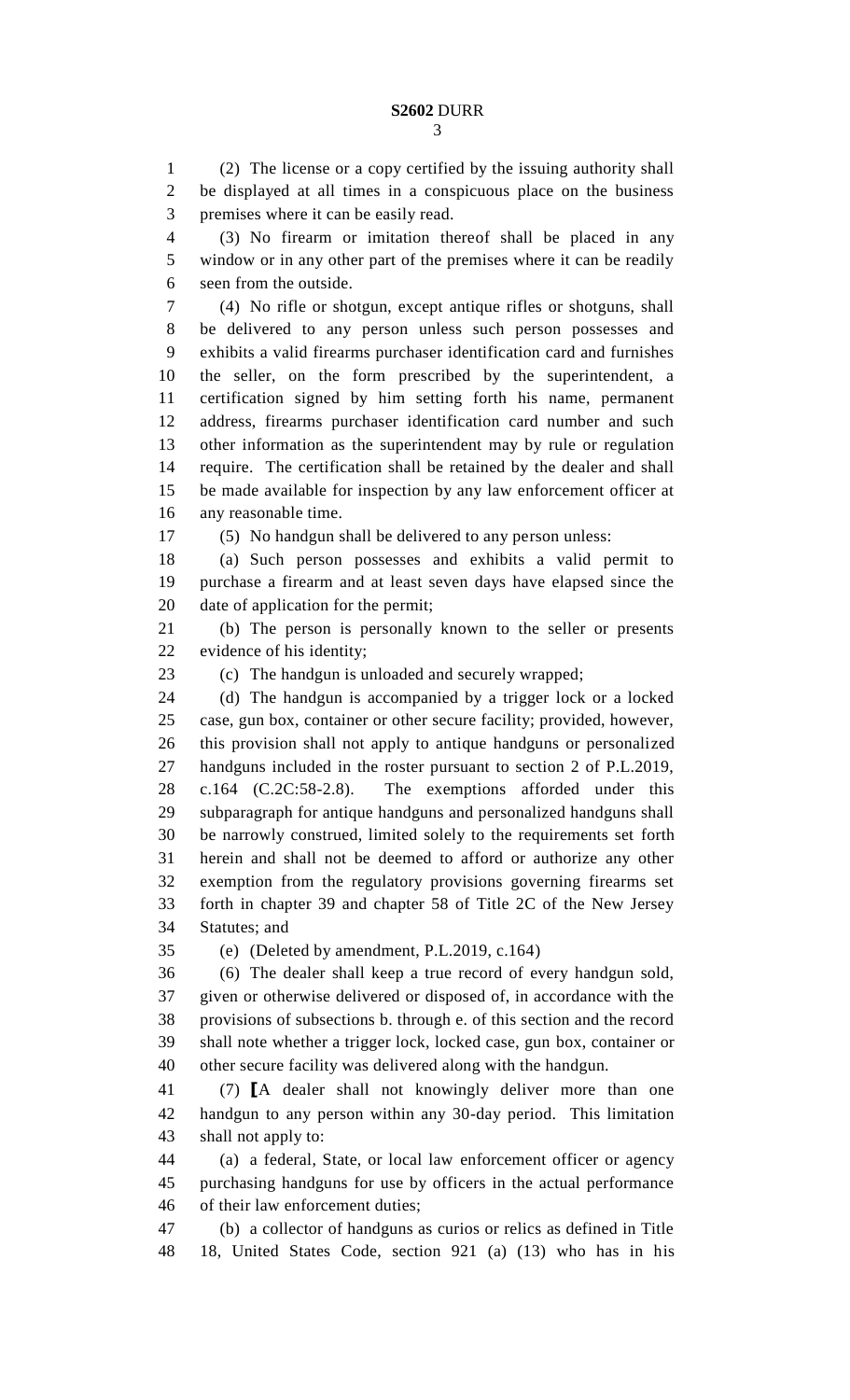possession a valid Collector of Curios and Relics License issued by the federal Bureau of Alcohol, Tobacco, Firearms and Explosives;

 (c) transfers of handguns among licensed retail dealers, registered wholesale dealers and registered manufacturers;

 (d) any transaction where the person has purchased a handgun from a licensed retail dealer and has returned that handgun to the dealer in exchange for another handgun within 30 days of the original transaction, provided the retail dealer reports the exchange transaction to the superintendent; or

 (e) any transaction where the superintendent issues an exemption from the prohibition in this subsection pursuant to the provisions of section 4 of P.L.2009, c.186 (C.2C:58-3.4).**]** (Deleted by amendment, P.L. , c. ) (pending before the Legislature as this bill).

 b. Records. Every person engaged in the retail business of selling, leasing or otherwise transferring a handgun, as a retail dealer or otherwise, shall keep a register in which shall be entered the time of the sale, lease or other transfer, the date thereof, the name, age, date of birth, complexion, occupation, residence and a physical description including distinguishing physical characteristics, if any, of the purchaser, lessee or transferee, the name and permanent home address of the person making the sale, lease or transfer, the place of the transaction, and the make, model, manufacturer's number, caliber and other marks of identification on such handgun and such other information as the superintendent shall deem necessary for the proper enforcement of this chapter. The register shall be retained by the dealer and shall be made available at all reasonable hours for inspection by any law enforcement officer.

 c. Forms of register. The superintendent shall prepare the form of the register as described in subsection b. of this section and furnish the same in triplicate to each person licensed to be engaged in the business of selling, leasing or otherwise transferring firearms.

 d. Signatures in register. The purchaser, lessee or transferee of any handgun shall sign, and the dealer shall require him to sign his name to the register, in triplicate, and the person making the sale, lease or transfer shall affix his name, in triplicate, as a witness to the signature. The signatures shall constitute a representation of the accuracy of the information contained in the register.

 e. Copies of register entries; delivery to chief of police or county clerk. Within five days of the date of the sale, assignment or transfer, the dealer shall deliver or mail by certified mail, return receipt requested, legible copies of the register forms to the office of the chief of police of the municipality in which the purchaser resides, or to the office of the captain of the precinct of the municipality in which the purchaser resides, and to the superintendent. If hand delivered a receipt shall be given to the dealer therefor.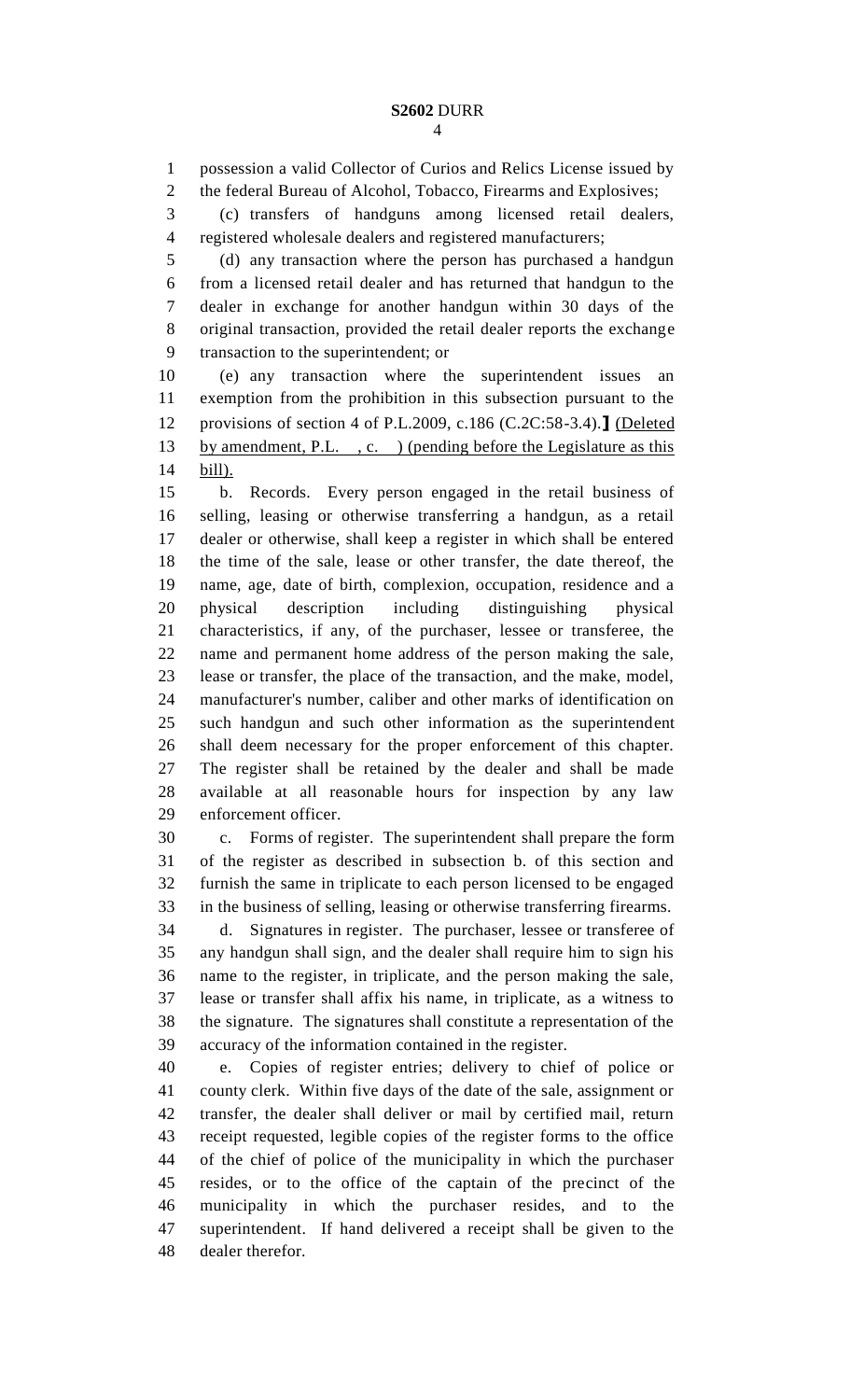Where a sale, assignment or transfer is made to a purchaser who resides in a municipality having no chief of police, the dealer shall, within five days of the transaction, mail a duplicate copy of the register sheet to the clerk of the county within which the purchaser resides. (cf: P.L.2019, c.164, s.7) 2. N.J.S.2C:58-3 is amended to read as follows: 2C:58-3. a. Permit to purchase a handgun. (1) No person shall sell, give, transfer, assign or otherwise dispose of, nor receive, purchase, or otherwise acquire a handgun unless the purchaser, assignee, donee, receiver or holder is licensed as a dealer under this chapter or has first secured a permit to purchase a handgun as provided by this section. (2) A person who is not a licensed retail dealer and sells, gives, transfers, assigns, or otherwise disposes of, or receives, purchases or otherwise acquires a handgun pursuant to this section shall conduct the transaction through a licensed retail dealer. The provisions of this paragraph shall not apply if the transaction is: (a) between members of an immediate family as defined in subsection n. of this section; (b) between law enforcement officers; (c) between collectors of firearms or ammunition as curios or relics as defined in Title 18, U.S.C. section 921 (a) (13) who have in their possession a valid Collector of Curios and Relics License issued by the Bureau of Alcohol, Tobacco, Firearms, and Explosives; or (d) a temporary transfer pursuant to section 1 of P.L.1992, c.74 (C.2C:58-3.1) or section 1 of P.L.1997, c.375 (C.2C:58-3.2). (3) Prior to a transaction conducted pursuant to this subsection, the retail dealer shall complete a National Instant Criminal Background Check of the person acquiring the handgun. In addition: (a) the retail dealer shall submit to the Superintendent of State Police, on a form approved by the superintendent, information identifying and confirming the background check; (b) every retail dealer shall maintain a record of transactions conducted pursuant to this subsection, which shall be maintained at the address displayed on the retail dealer's license for inspection by a law enforcement officer during reasonable hours; (c) a retail dealer may charge a fee for a transaction conducted pursuant to this subsection; and (d) any record produced pursuant to this subsection shall not be considered a public record pursuant to P.L.1963, c.73 (C.47:1A-1 et seq.) or P.L.2001, c.404 (C.47:1A-5 et al.). b. Firearms purchaser identification card.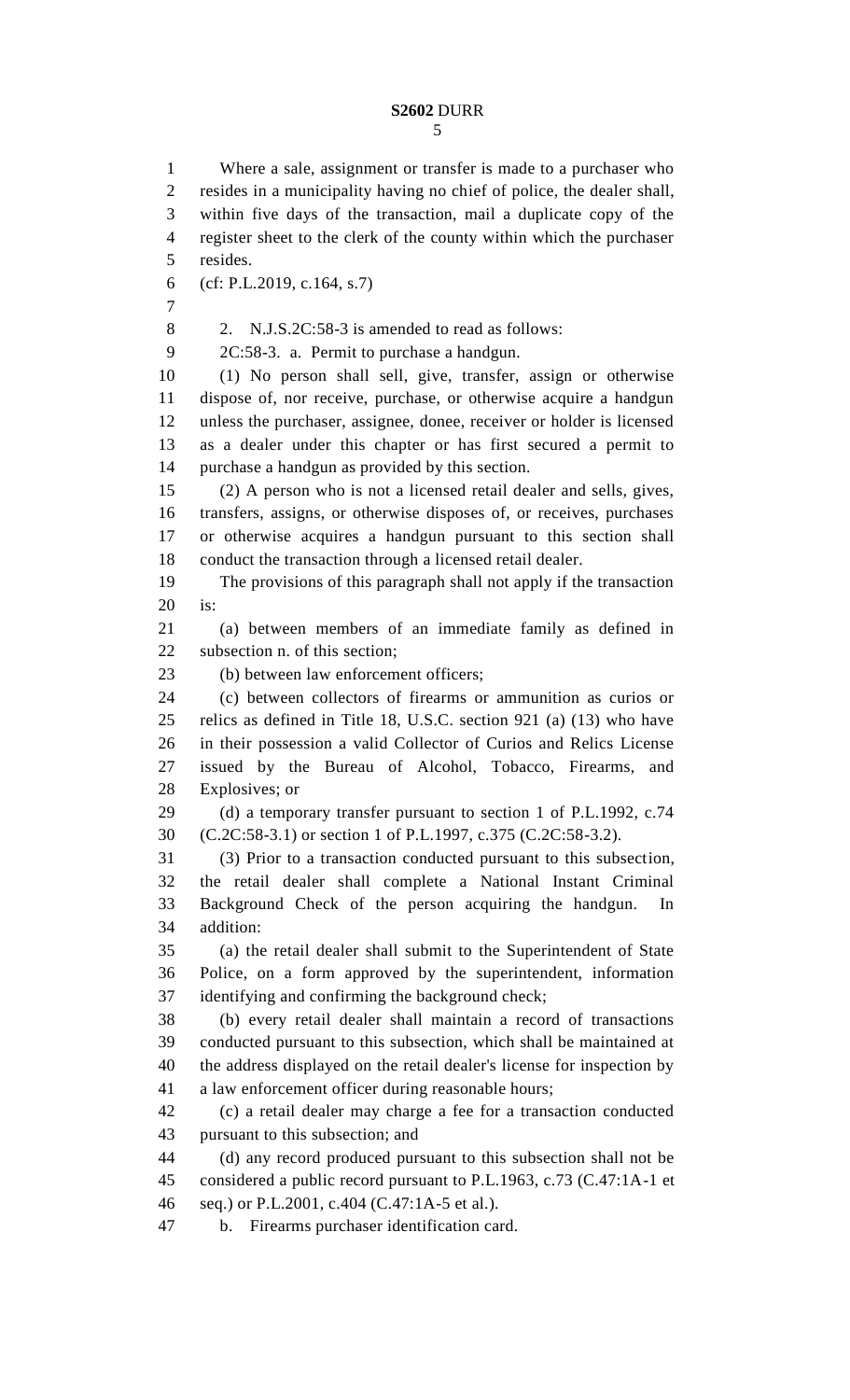(1) No person shall sell, give, transfer, assign or otherwise dispose of nor receive, purchase or otherwise acquire an antique cannon or a rifle or shotgun, other than an antique rifle or shotgun, unless the purchaser, assignee, donee, receiver or holder is licensed as a dealer under this chapter or possesses a valid firearms purchaser identification card, and first exhibits the card to the seller, donor, transferor or assignor, and unless the purchaser, assignee, donee, receiver or holder signs a written certification, on a form prescribed by the superintendent, which shall indicate that he presently complies with the requirements of subsection c. of this section and shall contain his name, address and firearms purchaser identification card number or dealer's registration number. The certification shall be retained by the seller, as provided in paragraph (4) of subsection a. of N.J.S.2C:58-2, or, in the case of a person who is not a dealer, it may be filed with the chief of police of the municipality in which he resides or with the superintendent.

 (2) A person who is not a licensed retail dealer and sells, gives, transfers, assigns, or otherwise disposes of, or receives, purchases or otherwise acquires an antique cannon or a rifle or shotgun pursuant to this section shall conduct the transaction through a licensed retail dealer.

 The provisions of this paragraph shall not apply if the transaction is:

 (a) between members of an immediate family as defined in subsection n. of this section;

(b) between law enforcement officers;

 (c) between collectors of firearms or ammunition as curios or relics as defined in Title 18, U.S.C. section 921 (a) (13) who have in their possession a valid Collector of Curios and Relics License issued by the Bureau of Alcohol, Tobacco, Firearms, and Explosives; or

 (d) a temporary transfer pursuant to section 1 of P.L.1992, c.74 (C.2C:58-3.1) and section 1 of P.L.1997, c.375 (C.2C:58-3.2).

 (3) Prior to a transaction conducted pursuant to this subsection, the retail dealer shall complete a National Instant Criminal Background Check of the person acquiring an antique cannon or a rifle or shotgun. In addition:

 (a) the retail dealer shall submit to the Superintendent of State Police, on a form approved by the superintendent, information identifying and confirming the background check;

 (b) every retail dealer shall maintain a record of transactions conducted pursuant to this section which shall be maintained at the address set forth on the retail dealer's license for inspection by a law enforcement officer during reasonable hours;

 (c) a retail dealer may charge a fee for a transaction conducted pursuant to this subsection; and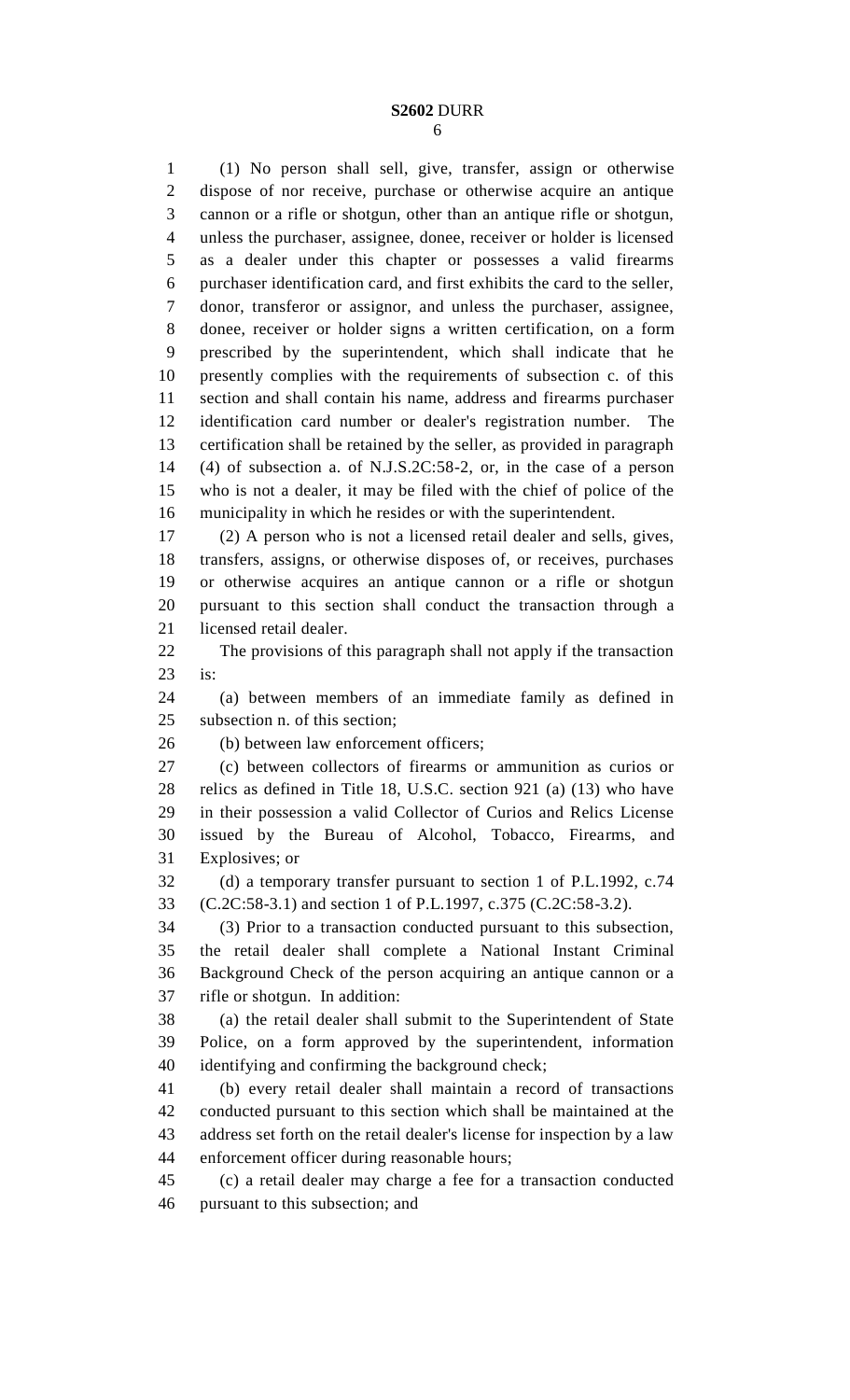(d) any record produced pursuant to this subsection shall not be considered a public record pursuant to P.L.1963, c.73 (C.47:1A-1 et seq.) or P.L.2001, c.404 (C.47:1A-5 et al.).

 c. Who may obtain. No person of good character and good repute in the community in which he lives, and who is not subject to any of the disabilities set forth in this section or other sections of this chapter, shall be denied a permit to purchase a handgun or a firearms purchaser identification card, except as hereinafter set forth. No handgun purchase permit or firearms purchaser identification card shall be issued:

 (1) To any person who has been convicted of any crime, or a disorderly persons offense involving an act of domestic violence as defined in section 3 of P.L.1991, c.261 (C.2C:25-19), whether or not armed with or possessing a weapon at the time of the offense;

 (2) To any drug-dependent person as defined in section 2 of P.L.1970, c.226 (C.24:21-2), to any person who is confined for a mental disorder to a hospital, mental institution or sanitarium, or to any person who is presently an habitual drunkard;

 (3) To any person who suffers from a physical defect or disease which would make it unsafe for him to handle firearms, to any person who has ever been confined for a mental disorder, or to any alcoholic unless any of the foregoing persons produces a certificate of a medical doctor or psychiatrist licensed in New Jersey, or other satisfactory proof, that he is no longer suffering from that particular disability in a manner that would interfere with or handicap him in the handling of firearms; to any person who knowingly falsifies any information on the application form for a handgun purchase permit or firearms purchaser identification card;

 (4) To any person under the age of 18 years for a firearms purchaser identification card and to any person under the age of 21 years for a permit to purchase a handgun;

 (5) To any person where the issuance would not be in the interest of the public health, safety or welfare;

 (6) To any person who is subject to a restraining order issued pursuant to the "Prevention of Domestic Violence Act of 1991", P.L.1991, c.261 (C.2C:25-17 et seq.) prohibiting the person from possessing any firearm;

 (7) To any person who as a juvenile was adjudicated delinquent for an offense which, if committed by an adult, would constitute a crime and the offense involved the unlawful use or possession of a weapon, explosive or destructive device or is enumerated in subsection d. of section 2 of P.L.1997, c.117 (C.2C:43-7.2);

 (8) To any person whose firearm is seized pursuant to the "Prevention of Domestic Violence Act of 1991", P.L.1991, c.261 (C.2C:25-17 et seq.) and whose firearm has not been returned; or

 (9) To any person named on the consolidated Terrorist Watchlist maintained by the Terrorist Screening Center administered by the Federal Bureau of Investigation;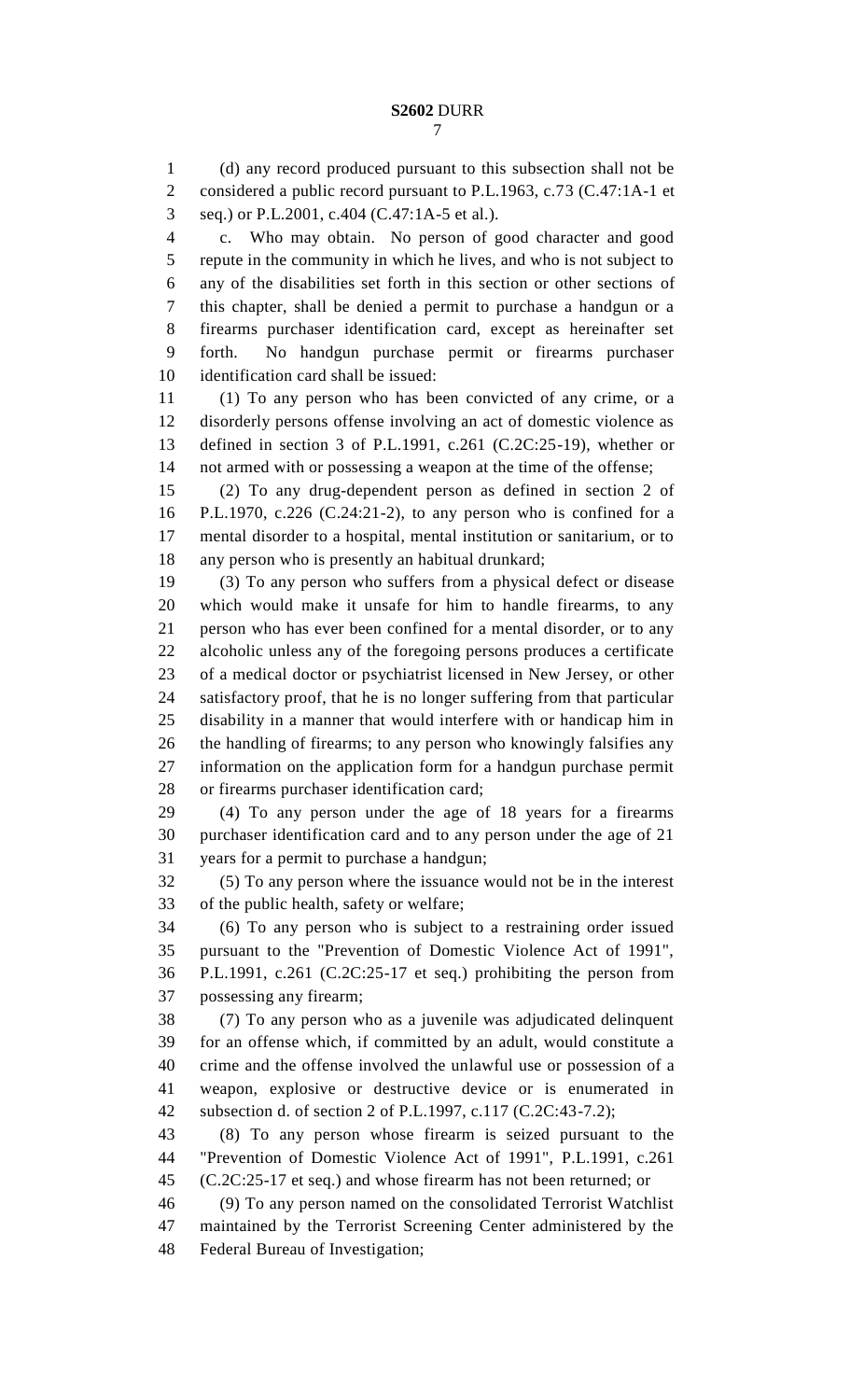(10) To any person who is subject to a court order prohibiting the custody, control, ownership, purchase, possession, or receipt of a firearm or ammunition issued pursuant to the "Extreme Risk Protective Order Act of 2018", P.L.2018, c.35 (C.2C:58-20 et al.); or

 (11) To any person who is subject to a court order prohibiting the custody, control, ownership, purchase, possession, or receipt of a firearm or ammunition issued pursuant to P.L.2021, c.327 (C.2C:12-14 et al.).

 d. Issuance. The chief of police of an organized full-time police department of the municipality where the applicant resides or the superintendent, in all other cases, shall upon application, issue to any person qualified under the provisions of subsection c. of this section a permit to purchase a handgun or a firearms purchaser identification card.

 Any person aggrieved by the denial of a permit or identification card may request a hearing in the Superior Court of the county in which he resides if he is a resident of New Jersey or in the Superior Court of the county in which his application was filed if he is a nonresident. The request for a hearing shall be made in writing within 30 days of the denial of the application for a permit or identification card. The applicant shall serve a copy of his request for a hearing upon the chief of police of the municipality in which he resides, if he is a resident of New Jersey, and upon the superintendent in all cases. The hearing shall be held and a record made thereof within 30 days of the receipt of the application for a hearing by the judge of the Superior Court. No formal pleading and no filing fee shall be required as a preliminary to a hearing. Appeals from the results of a hearing shall be in accordance with law.

 e. Applications. Applications for permits to purchase a handgun and for firearms purchaser identification cards shall be in the form prescribed by the superintendent and shall set forth the name, residence, place of business, age, date of birth, occupation, sex and physical description, including distinguishing physical characteristics, if any, of the applicant, and shall state whether the applicant is a citizen, whether he is an alcoholic, habitual drunkard, drug-dependent person as defined in section 2 of P.L.1970, c.226 (C.24:21-2), whether he has ever been confined or committed to a mental institution or hospital for treatment or observation of a mental or psychiatric condition on a temporary, interim or permanent basis, giving the name and location of the institution or hospital and the dates of confinement or commitment, whether he has been attended, treated or observed by any doctor or psychiatrist or at any hospital or mental institution on an inpatient or outpatient basis for any mental or psychiatric condition, giving the name and location of the doctor, psychiatrist, hospital or institution and the dates of the occurrence, whether he presently or ever has been a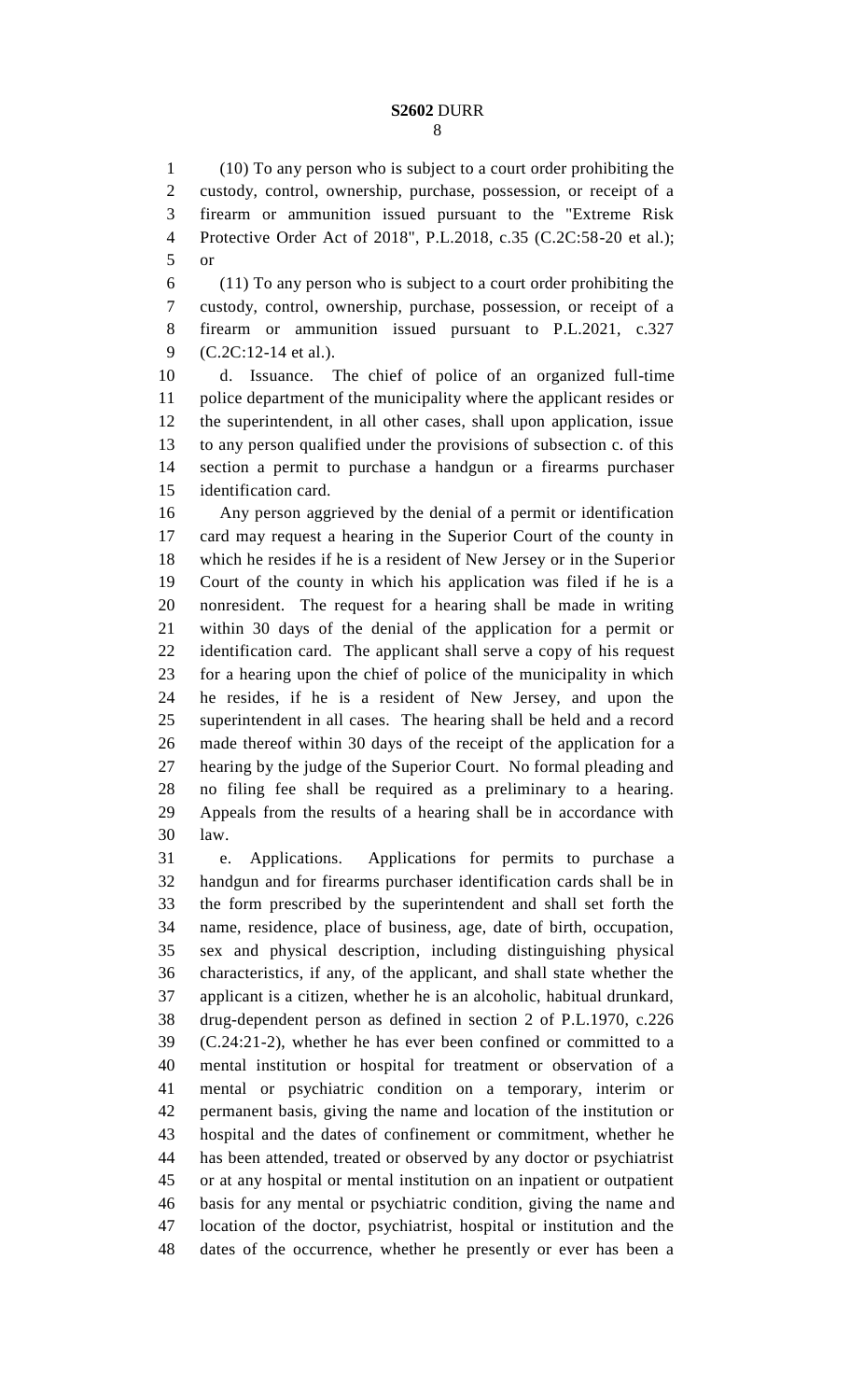member of any organization which advocates or approves the commission of acts of force and violence to overthrow the Government of the United States or of this State, or which seeks to deny others their rights under the Constitution of either the United States or the State of New Jersey, whether he has ever been convicted of a crime or disorderly persons offense, whether the person is subject to a restraining order issued pursuant to the "Prevention of Domestic Violence Act of 1991", P.L.1991, c.261 (C.2C:25-17 et seq.) prohibiting the person from possessing any firearm, whether the person is subject to a protective order issued pursuant to the "Extreme Risk Protective Order Act of 2018", P.L.2018, c.35 (C.2C:58-20 et al.), whether the person is subject to a protective order issued pursuant to P.L.2021, c.327 (C.2C:12-14 et al.) prohibiting the person from possessing any firearm, and other information as the superintendent shall deem necessary for the proper enforcement of this chapter. For the purpose of complying with this subsection, the applicant shall waive any statutory or other right of confidentiality relating to institutional confinement. The application shall be signed by the applicant and shall contain as references the names and addresses of two reputable citizens personally acquainted with him.

 Application blanks shall be obtainable from the superintendent, from any other officer authorized to grant a permit or identification card, and from licensed retail dealers.

 The chief police officer or the superintendent shall obtain the fingerprints of the applicant and shall have them compared with any and all records of fingerprints in the municipality and county in which the applicant resides and also the records of the State Bureau of Identification and the Federal Bureau of Investigation, provided that an applicant for a handgun purchase permit who possesses a valid firearms purchaser identification card, or who has previously obtained a handgun purchase permit from the same licensing authority for which he was previously fingerprinted, and who provides other reasonably satisfactory proof of his identity, need not be fingerprinted again; however, the chief police officer or the superintendent shall proceed to investigate the application to determine whether or not the applicant has become subject to any of the disabilities set forth in this chapter.

 f. Granting of permit or identification card; fee; term; renewal; revocation. The application for the permit to purchase a handgun together with a fee of \$2, or the application for the firearms purchaser identification card together with a fee of \$5, shall be delivered or forwarded to the licensing authority who shall investigate the same and, unless good cause for the denial thereof appears, shall grant the permit or the identification card, or both, if application has been made therefor, within 30 days from the date of receipt of the application for residents of this State and within 45 days for nonresident applicants. A permit to purchase a handgun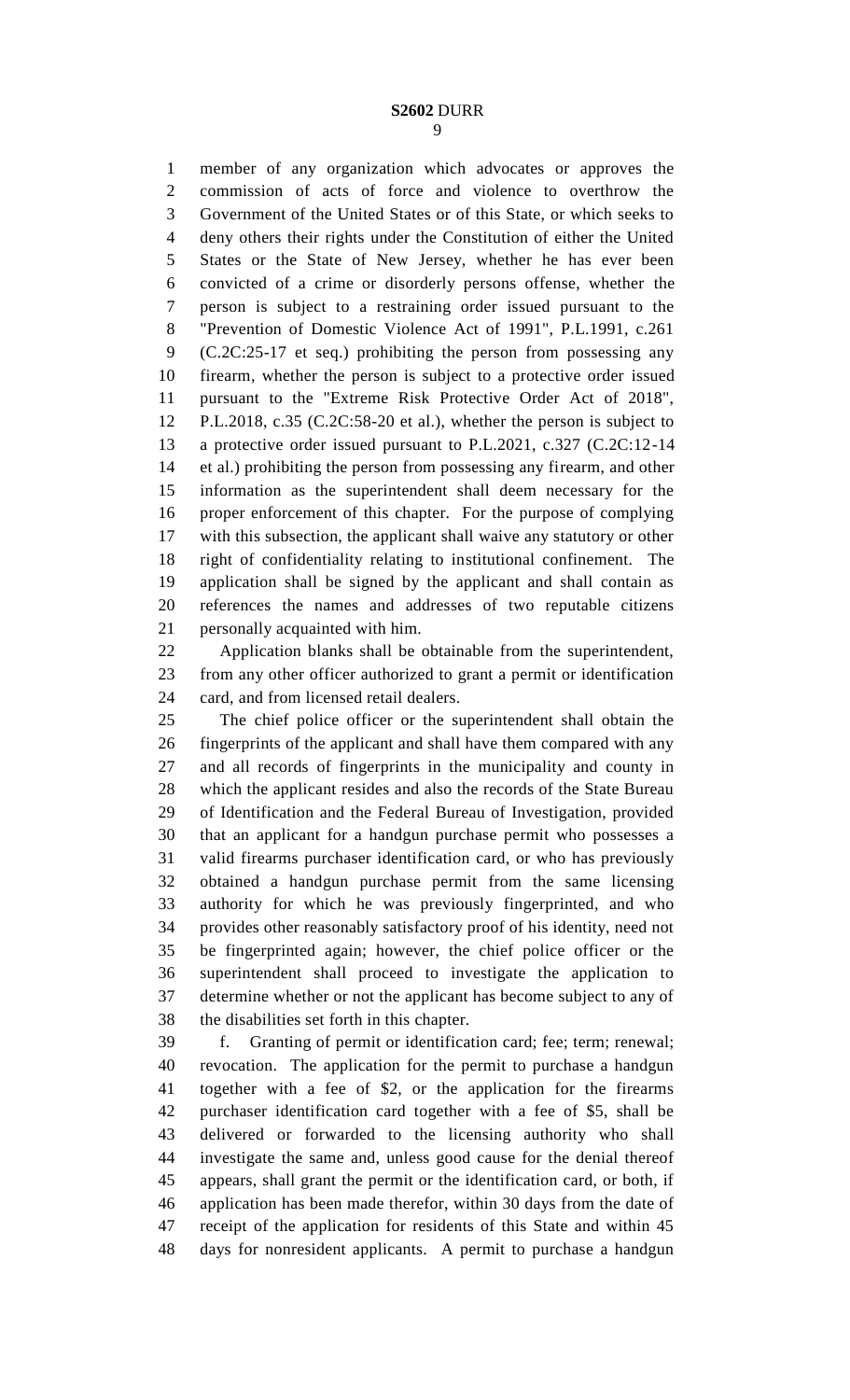shall be valid for a period of 90 days from the date of issuance and may be renewed by the issuing authority for good cause for an additional 90 days. A firearms purchaser identification card shall be valid until such time as the holder becomes subject to any of the disabilities set forth in subsection c. of this section, whereupon the card shall be void and shall be returned within five days by the holder to the superintendent, who shall then advise the licensing authority. Failure of the holder to return the firearms purchaser identification card to the superintendent within the five days shall be an offense under subsection a. of N.J.S.2C:39-10. Any firearms purchaser identification card may be revoked by the Superior Court of the county wherein the card was issued, after hearing upon notice, upon a finding that the holder thereof no longer qualifies for the issuance of the permit. The county prosecutor of any county, the chief police officer of any municipality or any citizen may apply to the court at any time for the revocation of the card.

 There shall be no conditions or requirements added to the form or content of the application, or required by the licensing authority for the issuance of a permit or identification card, other than those that are specifically set forth in this chapter.

 g. Disposition of fees. All fees for permits shall be paid to the State Treasury if the permit is issued by the superintendent, to the municipality if issued by the chief of police, and to the county treasurer if issued by the judge of the Superior Court.

 h. Form of permit; quadruplicate; disposition of copies. The permit shall be in the form prescribed by the superintendent and shall be issued to the applicant in quadruplicate. Prior to the time he receives the handgun from the seller, the applicant shall deliver to the seller the permit in quadruplicate and the seller shall complete all of the information required on the form. Within five days of the date of the sale, the seller shall forward the original copy to the superintendent and the second copy to the chief of police of the municipality in which the purchaser resides, except that in a municipality having no chief of police, the copy shall be forwarded to the superintendent. The third copy shall then be returned to the purchaser with the pistol or revolver and the fourth copy shall be kept by the seller as a permanent record.

 i. Restriction on number of firearms person may purchase. Only one handgun shall be purchased or delivered on each permit **[**and no more than one handgun shall be purchased within any 30- day period, but this limitation shall not apply to:

 (1) a federal, State, or local law enforcement officer or agency purchasing handguns for use by officers in the actual performance of their law enforcement duties;

 (2) a collector of handguns as curios or relics as defined in Title 18, United States Code, section 921 (a) (13) who has in his possession a valid Collector of Curios and Relics License issued by the federal Bureau of Alcohol, Tobacco, Firearms and Explosives;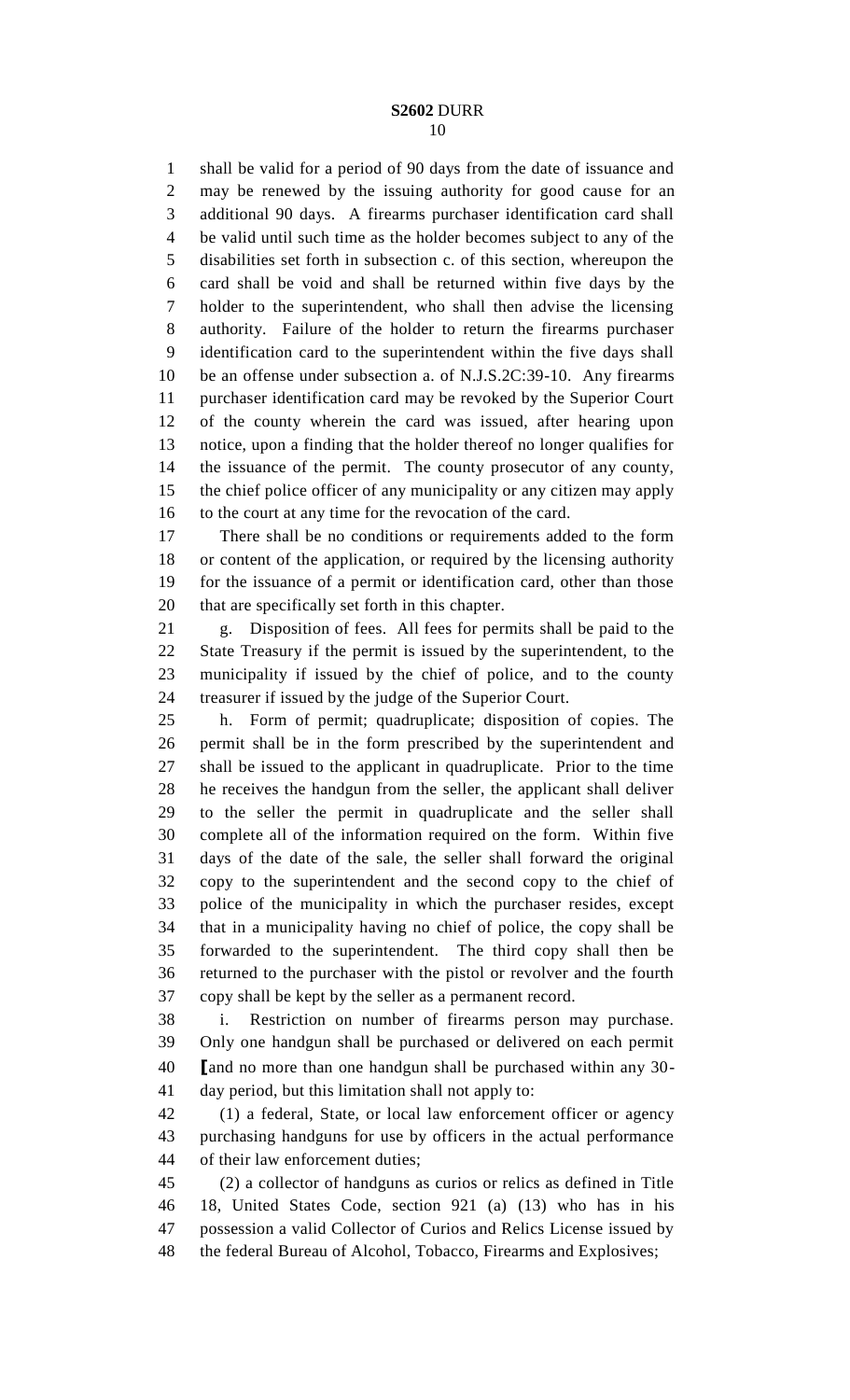(3) transfers of handguns among licensed retail dealers, registered wholesale dealers and registered manufacturers;

 (4) transfers of handguns from any person to a licensed retail dealer or a registered wholesale dealer or registered manufacturer;

 (5) any transaction where the person has purchased a handgun from a licensed retail dealer and has returned that handgun to the dealer in exchange for another handgun within 30 days of the original transaction, provided the retail dealer reports the exchange transaction to the superintendent; or

 (6) any transaction where the superintendent issues an exemption from the prohibition in this subsection pursuant to the provisions of section 4 of P.L.2009, c.186 (C.2C:58-3.4).

 The provisions of this subsection shall not be construed to afford or authorize any other exemption from the regulatory provisions governing firearms set forth in chapter 39 and chapter 58 of Title 2C of the New Jersey Statutes;

17 A] , but a person shall not be restricted as to the number of rifles or shotguns he may purchase, provided he possesses a valid firearms purchaser identification card and provided further that he signs the certification required in subsection b. of this section for each transaction.

 j. Firearms passing to heirs or legatees. Notwithstanding any other provision of this section concerning the transfer, receipt or acquisition of a firearm, a permit to purchase or a firearms purchaser identification card shall not be required for the passing of a firearm upon the death of an owner thereof to his heir or legatee, whether the same be by testamentary bequest or by the laws of intestacy. The person who shall so receive, or acquire the firearm shall, however, be subject to all other provisions of this chapter. If the heir or legatee of the firearm does not qualify to possess or carry it, he may retain ownership of the firearm for the purpose of sale for a period not exceeding 180 days, or for a further limited period as may be approved by the chief law enforcement officer of the municipality in which the heir or legatee resides or the superintendent, provided that the firearm is in the custody of the chief law enforcement officer of the municipality or the superintendent during that period.

 k. Sawed-off shotguns. Nothing in this section shall be construed to authorize the purchase or possession of any sawed-off shotgun.

 l. Nothing in this section and in N.J.S.2C:58-2 shall apply to the sale or purchase of a visual distress signalling device approved by the United States Coast Guard, solely for possession on a private or commercial aircraft or any boat; provided, however, that no person under the age of 18 years shall purchase nor shall any person sell to a person under the age of 18 years a visual distress signalling device.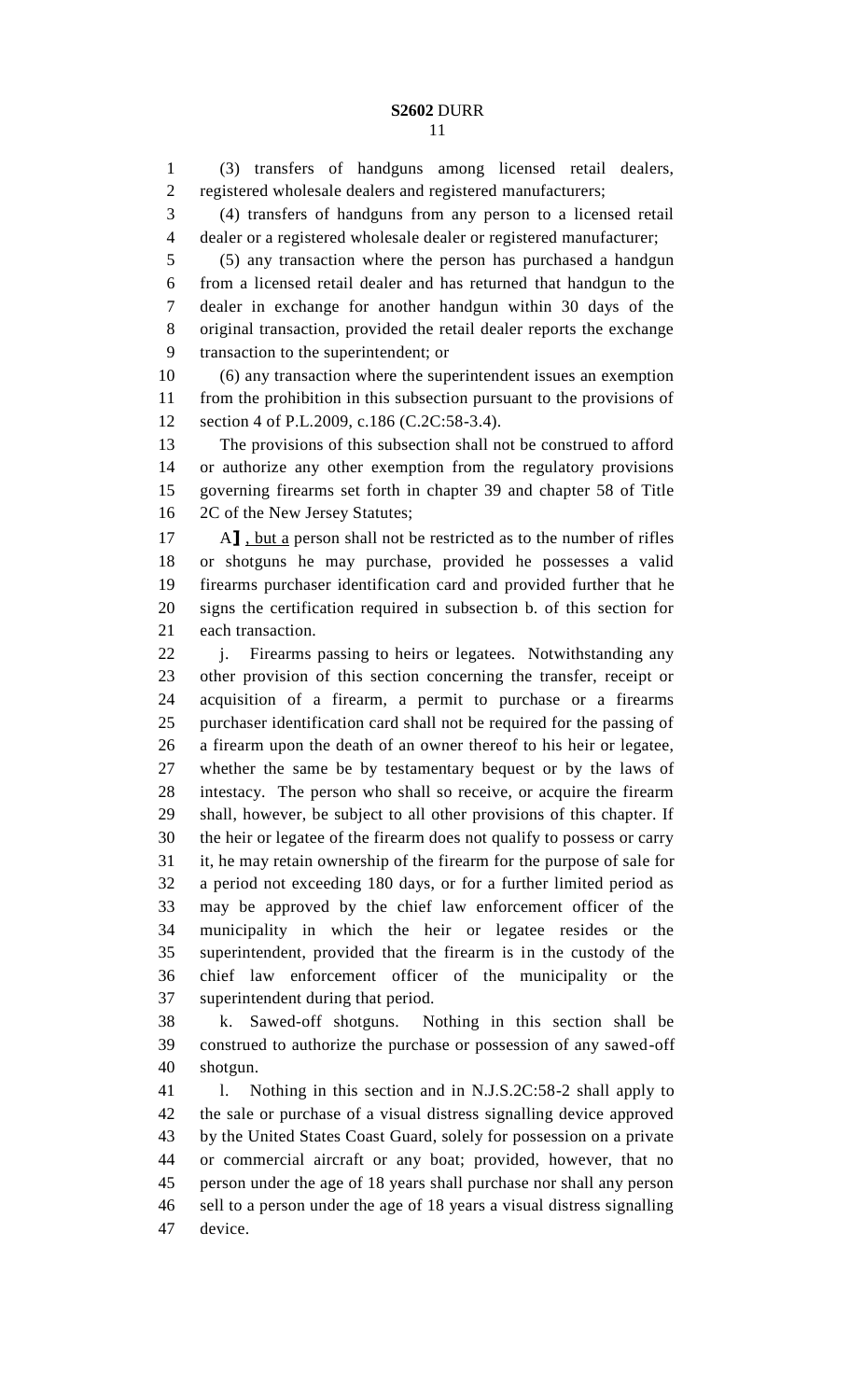m. The provisions of subsections a. and b. of this section and paragraphs (4) and (5) of subsection a. of N.J.S.2C:58-2 shall not apply to the purchase of firearms by a law enforcement agency for use by law enforcement officers in the actual performance of the current or former judge's duties, which purchase may be made directly from a manufacturer or from a licensed dealer located in this State or any other state.

 n. For the purposes of this section, "immediate family" means a spouse, domestic partner as defined in section 3 of P.L.2003, c.246 (C.26:8A-3), partner in a civil union couple as defined in section 2 of P.L.2006, c.103 (C.37:1-29), parent, stepparent, grandparent, sibling, stepsibling, child, stepchild, and grandchild, as related by blood or by law.

(cf: P.L.2021, c.327, s.6)

3. N.J.S.2C:39-10 is amended to read as follows:

 2C:39-10. Violation of the regulatory provisions relating to firearms; false representation in applications.

 a. (1) Except as otherwise provided in paragraph (2) and paragraph (4) of this subsection, any person who knowingly violates the regulatory provisions relating to manufacturing or wholesaling of firearms N.J.S.2C:58-1, retailing of firearms N.J.S.2C:58-2, permits to purchase certain firearms N.J.S.2C:58-3, permits to carry certain firearms N.J.S.2C:58-4, licenses to procure machine guns or assault firearms N.J.S.2C:58-5, or incendiary or tracer ammunition N.J.S.2C:58-10, except acts which are punishable under section N.J.S.2C:58-5 or section N.J.S.2C:58-2, is guilty of a crime of the fourth degree.

 (2) A licensed dealer who knowingly violates the provisions of subparagraph (d) of paragraph (5) of subsection a. of N.J.S.2C:58-2 is a disorderly person.

 (3) If, upon review, a law enforcement agency determines that a licensed dealer has sold, transferred, assigned, or otherwise disposed of an inordinate number of firearms and that licensed dealer knew, or should have known, that the firearms would be used in the commission of a crime or would be transferred to a person in order for the firearms to be used for an unlawful purpose, that dealer's license shall, after a hearing, be permanently revoked.

 (4) A licensed dealer who sells or transfers a firearm to a person knowing that person intends to sell, transfer, assign, or otherwise dispose of that firearm to a person who is disqualified from possessing a firearm under State or federal law is guilty of a crime of the second degree. Notwithstanding any other provisions of law to the contrary, the sentence imposed for a conviction under this subsection shall include a mandatory minimum term of imprisonment of 18 months, during which the defendant shall be ineligible for parole; provided however, if the firearm was used in the commission of a crime, the sentence imposed under this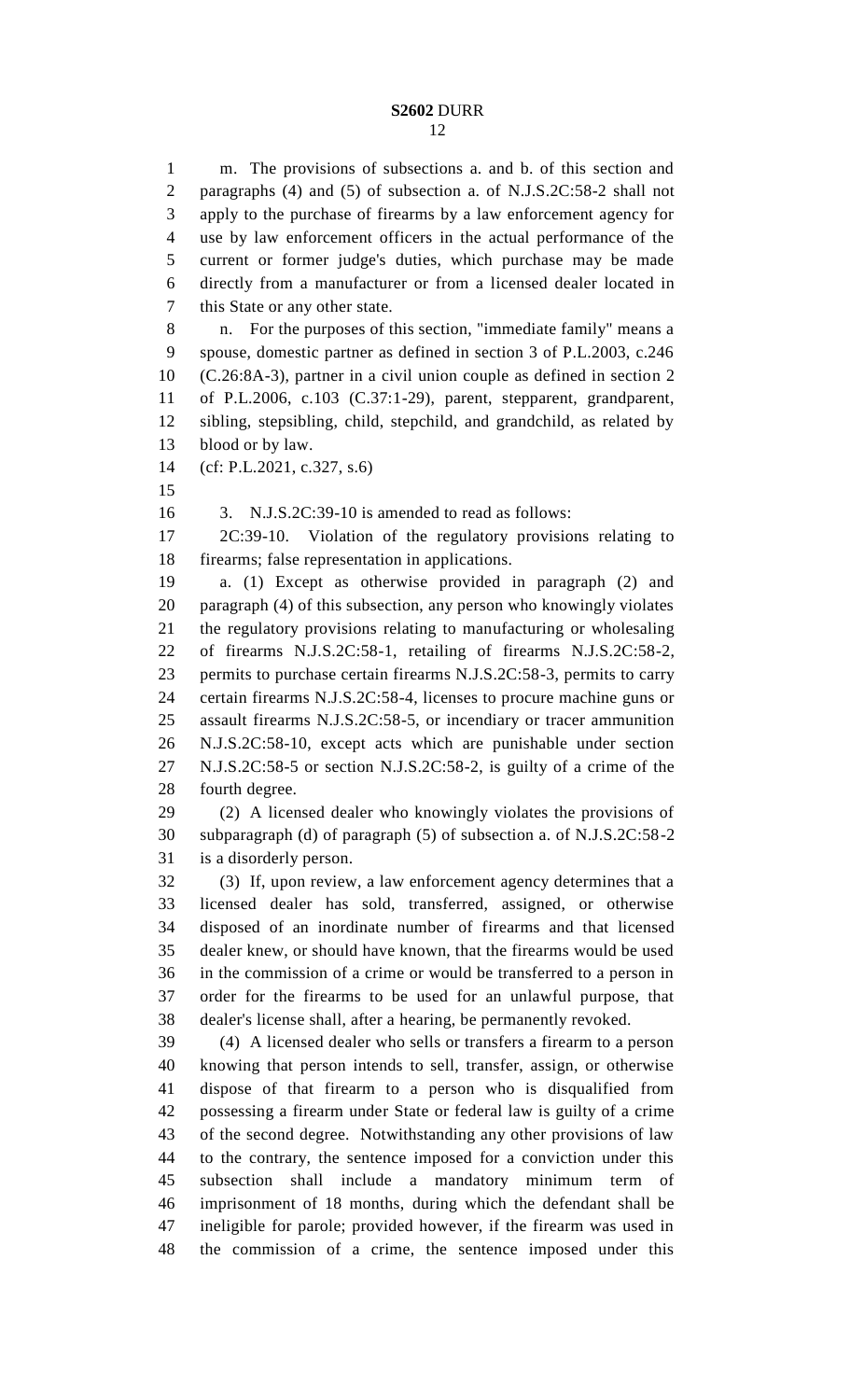subsection shall include a mandatory minimum term of imprisonment of three years, during which the defendant shall be ineligible for parole. Further, a person convicted under this subsection shall be permanently disqualified from holding a retail license under N.J.S.2C:58-2.

 (5) A person who is disqualified from possessing a firearm under State or federal law who knowingly solicits, persuades, encourages, or entices a licensed dealer or other person to sell, give, transfer, or assign a firearm to the disqualified person under circumstances which the disqualified person knows would violate State or federal law is guilty of a crime of the third degree. Notwithstanding the provisions of N.J.S.2C:1-8 or any other law, a conviction under this subsection shall not merge with a conviction for any other criminal offense and the court shall impose separate sentences upon a violation of this subsection and any other criminal offense.

 b. Any person who knowingly violates the regulatory provisions relating to notifying the authorities of possessing certain items of explosives N.J.S.2C:58-7, or of certain wounds N.J.S.2C:58-8 is a disorderly person.

 c. Any person who gives or causes to be given any false information, or signs a fictitious name or address, in applying for a firearms purchaser identification card, a permit to purchase a handgun, a permit to carry a handgun, a permit to possess a machine gun, a permit to possess an assault firearm, or in completing the certificate or any other instrument required by law in purchasing or otherwise acquiring delivery of any rifle, shotgun, handgun, machine gun, or assault firearm or any other firearm, is guilty of a crime of the third degree.

 d. Any person who gives or causes to be given any false information in registering an assault firearm pursuant to section 11 of P.L.1990, c.32 (C.2C:58-12) or in certifying that an assault firearm was rendered inoperable pursuant to section 12 of P.L.1990, c.32 (C.2C:58-13) commits a crime of the fourth degree.

 e. Any person who knowingly sells, gives, transfers, assigns or otherwise disposes of a firearm to a person who is under the age of 18 years, except as permitted in section 14 of P.L.1979, c.179 (C.2C:58-6.1), is guilty of a crime of the second degree. Notwithstanding any other provision of law to the contrary, the sentence imposed for a conviction under this subsection shall include a mandatory minimum five-year term of imprisonment, during which the defendant shall be ineligible for parole.

 f. Unless the recipient is authorized to possess the handgun in connection with the performance of official duties under the provisions of N.J.S.2C:39-6, any person who knowingly sells, gives, transfers, assigns or otherwise disposes of a handgun to a person who is under the age of 21 years, except as permitted in